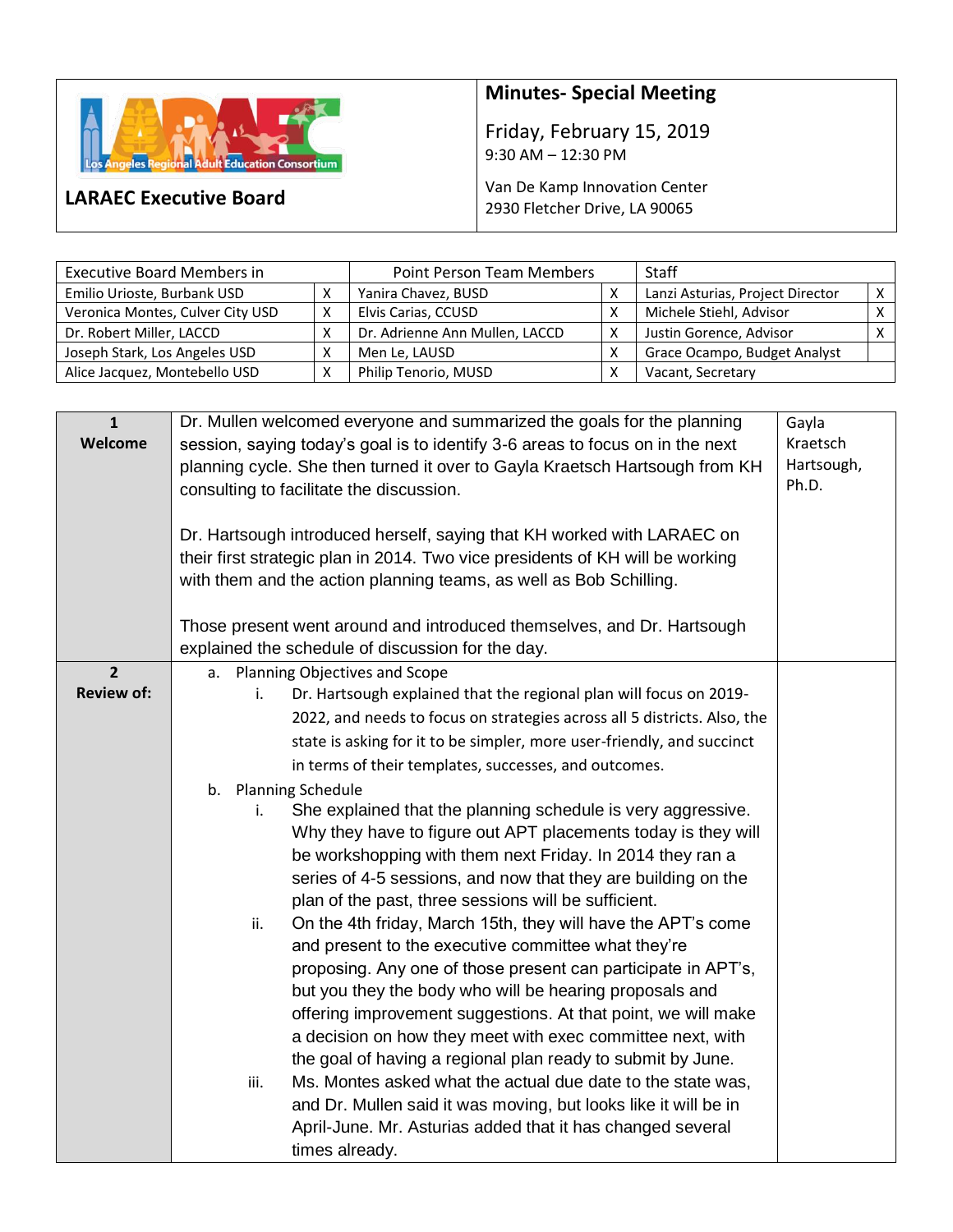|  | California AEP Planning Framework |  |
|--|-----------------------------------|--|
|--|-----------------------------------|--|

- i. Dr. Hartsough explained the framework from the state and discussed whether each district had done a preplanning assessment, community need, and customers assessment. Mr. Stark said he was not aware of a coordinated LARAEC effort at the moment on that front. Dr. Hartsough asked if the districts could get KH data on their adult ed and accreditation reports. The district representatives agreed that they would be able to get it, but would need specifics as to the data needed. Dr. Hartsough said she would send a reminder email out, and that the three main areas were an overview profile of students, looking at pre-2014 trends, describing their district's community, and what they see as their market industry.
- ii. She summarized that today will focus on identifying goals and strategies, doing workshops with posters around the room. They will focus on defining what you want the action planning teams to develop in this area.
- d. Consortium Program Quality Self-Assessment (2015-2018)
	- i. Dr. Hartsough summarized that in November they were asked by the state to do a Consortium Program Quality Self-Assessment in 5 areas: Capacity, Connection, Entry, Progress, and Completion/Transition. The idea was to rate how they did in progress on a scale of 1 to 5.
	- ii. Turning to Appendix B, the LARAEC self-assessment, they want confirmation that they all agree with the outcomes of the assessment. One of the things she wants to make sure is that if they turn this into the state, LARAEC is comfortable with being rated a 3 overall, for example, in the 1.1.1 category. Mr. Stark: asked if they were talking individual districts, LARAEC overall, or both. Dr. Hartsough said that personally she thinks they were a little hard on themselves. She thinks in that category they are at a 4 and they can add anecdotal information by district and elaborate in the "Observations" category. The majority voted to raise LARAEC's score to a 4.
	- iii. For 1.1.2., they rated themselves a 5, and there was no disagreement.
	- iv. For 1.1.3, they rated themselves a 5, and there was no disagreement.
	- v. For 1.2.1, they rated themselves a 3. She thinks this is where it's driving it down to individual districts, talking about principals, college staff, deans, directors. Dr. Miller thought they were a 4, and the majority agreed and voted to change it.
	- vi. For 1.2.2, they rated themselves a 3, and there was no disagreement.
	- vii. For 1.2.3, they rated themselves a 5, and there was no disagreement.
	- viii. For 1.3.1, they rated themselves a 3. Mr. Stark suggested it should be a four. Others added that some districts were more of a 3 because it becomes more difficult for smaller districts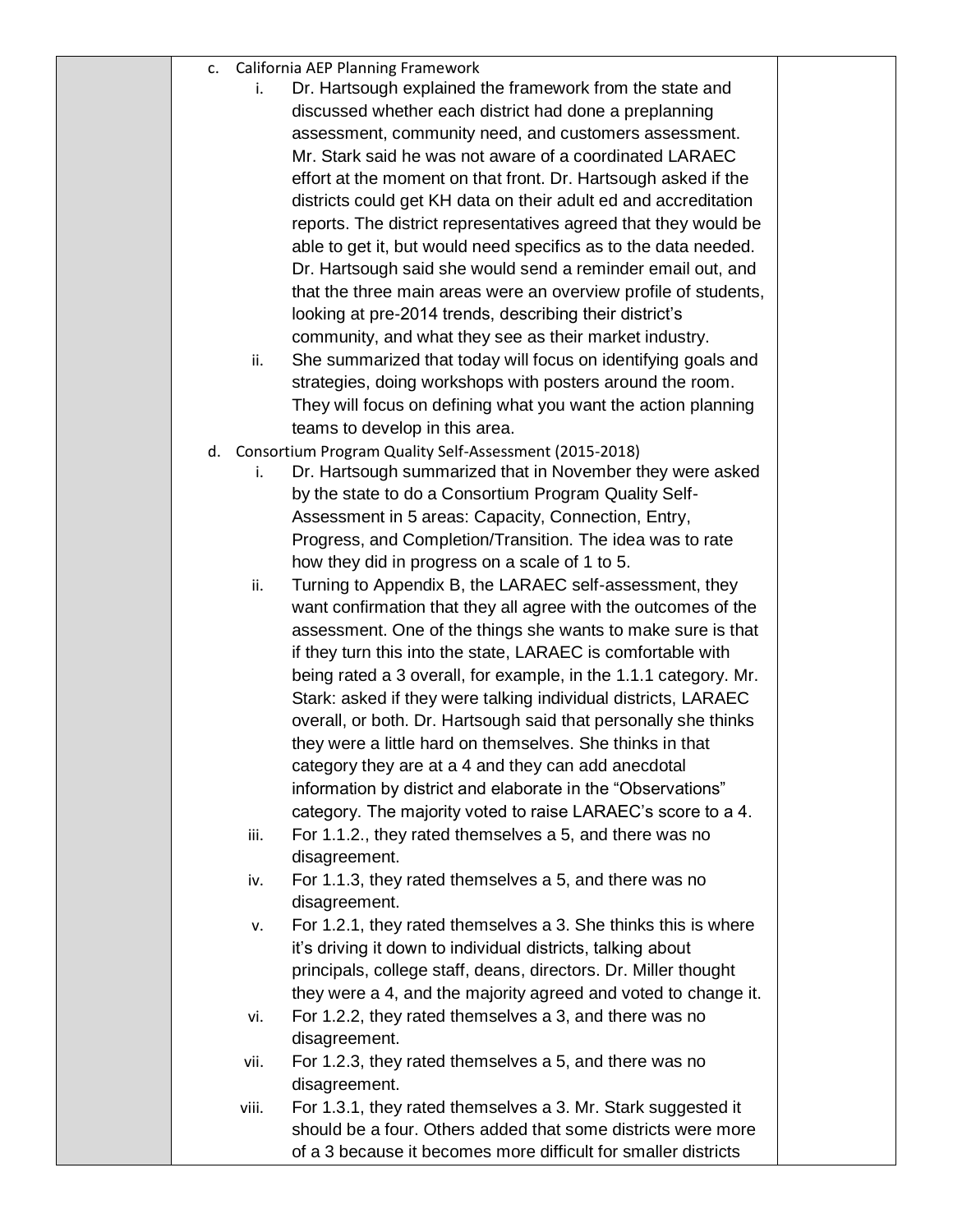|        | who don't have the ideal staff to "support' agency-wide           |  |
|--------|-------------------------------------------------------------------|--|
|        | coordination and collaboration. The majority voted to rate        |  |
|        | larger agencies at a 4 and smaller agencies at a 3, and to note   |  |
|        | so in "Observations".                                             |  |
| ix.    | For 1.3.2, they rated themselves as a 1. Eventually, it was       |  |
|        | decided that LAUSD was a 3, LACCD is a 3, CCUSD is a 1,           |  |
|        | Burbank is a 2, and MUSD is a 2.                                  |  |
| х.     | For 1.4.1, they rated themselves a 1. The majority voted to       |  |
|        | change it to a 3.                                                 |  |
| xi.    | For 1.4.2, they rated themselves a 1. The majority voted to       |  |
|        | change it to a 4, with notation that professional development is  |  |
|        | a high priority moving forward, and that MUSD stopped             |  |
|        | professional development, but still has consortium                |  |
|        | opportunities for it.                                             |  |
| xii.   | Moving on to Connection, for 2.1.1, they were totally split on    |  |
|        | this. Some said 1, some said 5. 5 reflected LACCD. Mr. Stark:     |  |
|        | added that LAUSD would be in the 5 category. Mr. Asturias         |  |
|        | said that from a consortium perspective, they are at least a 3.   |  |
|        | The majority were comfortable with the districts being split      |  |
|        | between a 3 and a 5.                                              |  |
| xiii.  | For 2.1.2, there was another split between a 1 and a 5. Mr        |  |
|        | Stark suggested making the same score changes as the              |  |
|        | previous item with the same notation, and the majority agreed.    |  |
| xiv.   | For 2.1.3, another split between 1 and 5. The majority voted to   |  |
|        | change to the same split and notation as 2.1.1 and 2.1.2.         |  |
| XV.    | For 2.2, the first 3 items they rated themselves as a 3, and      |  |
|        | there was no disagreement.                                        |  |
| xvi.   | For Entry, for 3.1.1, the first two items they rated themselves a |  |
|        | 3. The majority voted to move those ratings up to a 4.            |  |
| xvii.  | For 3.1.2 the majority voted to change to the same ratings as     |  |
|        | 311                                                               |  |
| xviii. | For 3.1.3, they rated themselves a 5. Ms. Montes said that        |  |
|        | CCUSD should be a 3; it was noted, and the rest were              |  |
|        | comfortable being rated a 5.                                      |  |
| xix.   | For 3.2.1, they gave themselves a 3, and there was no             |  |
|        | disagreement.                                                     |  |
| XX.    | For 3.3.1 they rated themselves in a range from 2-3, and the      |  |
|        | majority voted to change to a 3-4 rating.                         |  |
| xxi.   | For 3.4.1 and 3.4.2, they rated themselves in a range from 2-3,   |  |
|        | and the majority voted to change that to a rating from 3-4.       |  |
| xxii.  | For Progress, for 4.4.1, they rated themselves a 3, and the       |  |
|        | majority voted to bump it up to the 3-4 range.                    |  |
| xxiii. | For 4.2.1 and 4.2.2 they rated yourselves a 3, and there was      |  |
|        | no disagreement.                                                  |  |
| xxiv.  | For 4.3.1, they rated themselves a 3, and the majority voted to   |  |
|        | change that to a 3-4 range.                                       |  |
| XXV.   | For Completion/Transition, for 5.1.1, they rated themselves a     |  |
|        | 1, and the majority voted to change it to a 3.                    |  |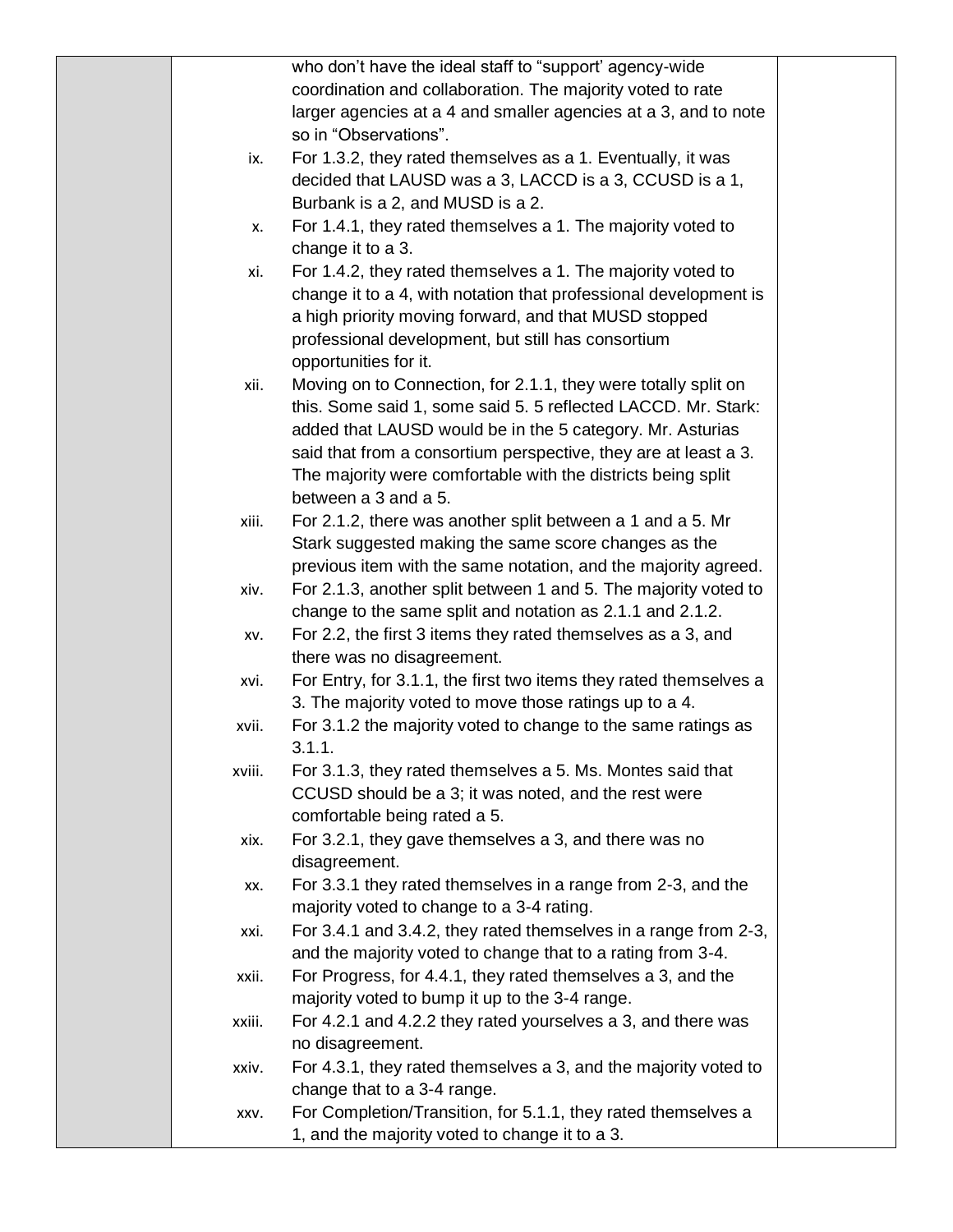|                         | xxvi.                                                                                  | For 5.1.2, they rated themselves a 3, and there was no                             |  |
|-------------------------|----------------------------------------------------------------------------------------|------------------------------------------------------------------------------------|--|
|                         |                                                                                        | disagreement.                                                                      |  |
|                         | xxvii.                                                                                 | For 5.1.3, they rated themselves a 1, and the majority voted to                    |  |
|                         | change to a 3.                                                                         |                                                                                    |  |
|                         | xxviii.                                                                                | For 5.2.1, they rated themselves a 2-3, and the majority                           |  |
|                         |                                                                                        | agreed to change it to a 3-4-5 split while explaining that                         |  |
|                         |                                                                                        | LAUSD and LACCD are doing more in this area.                                       |  |
|                         | xxix.                                                                                  | For 5.3.1, they rated themselves a 1, and the majority voted to                    |  |
|                         |                                                                                        | change it to a 4-5 split.                                                          |  |
|                         | XXX.                                                                                   | For 5.3.2, they rated themselves a 2, and the majority voted to                    |  |
|                         |                                                                                        | change it to a 4.                                                                  |  |
| $\overline{\mathbf{3}}$ |                                                                                        | Dr. Hartsough walked the attendees through the Strategy Map for AB86,              |  |
| <b>Top 3 Priority</b>   |                                                                                        | explaining the mission, indirect beneficiaries, direct beneficiaries, the 5        |  |
| <b>Setting</b>          |                                                                                        | program areas, and teaching-learning goals outlined by the map. Today they         |  |
| <b>Exercise</b>         |                                                                                        | will focus on the yellow bubbles about what they feel they need to do              |  |
|                         |                                                                                        | differently as a consortium; then, that will drive funding allocation. At Mr.      |  |
|                         |                                                                                        | Stark's suggestion, she agreed to add performance metrics the state has            |  |
|                         |                                                                                        | defined for AB104, and Mr. Asturias added that the state has increased the         |  |
|                         |                                                                                        | number of program areas to 7.                                                      |  |
|                         |                                                                                        |                                                                                    |  |
|                         |                                                                                        | Dr. Hartsough explained the next slide is AB86 Priorities for 2015-2018:           |  |
|                         |                                                                                        | Bridges and Pathways, Comprehensive Student Supports, and Common                   |  |
|                         |                                                                                        | Data, Information and Accountability Systems. Since this is an updated plan,       |  |
|                         | the assessment was very important. They will need to identify the 3-5 areas            |                                                                                    |  |
|                         | they need to focus on in the next hour, and figure out a way to scope those            |                                                                                    |  |
|                         | areas and come up with leaders of teams to work on those.                              |                                                                                    |  |
|                         | Dr. Mullen said she would like to see pathway work in the sense of,                    |                                                                                    |  |
|                         |                                                                                        | articulation is one way of doing that, but looking at if a pathway starts in adult |  |
|                         | school, how does it end in community college. It would be helpful for funding          |                                                                                    |  |
|                         | and legislative work.                                                                  |                                                                                    |  |
|                         | Mr. Stark said he wanted to lean into that and add looking at adult schools to         |                                                                                    |  |
|                         |                                                                                        | community college and prioritize non-credit to credit pathways, versus non-        |  |
|                         |                                                                                        | credit to non-credit. Dr. Mullen said that what they find is the students'         |  |
|                         | education plan and their goal really drives that conversation. Students want           |                                                                                    |  |
|                         | education sometimes, and they do not want to pay. So they advise them on               |                                                                                    |  |
|                         | options if they do not want to pay, so what drives their placement is their            |                                                                                    |  |
|                         | educational goal.                                                                      |                                                                                    |  |
|                         |                                                                                        |                                                                                    |  |
|                         | Ms. Stiehl said that she would like to see coordinated intentional professional        |                                                                                    |  |
|                         | development and collaboration that aims at strategies they listed. They can            |                                                                                    |  |
|                         | pick out things everywhere that they're doing that align with these, but she           |                                                                                    |  |
|                         | wants to have collaboration and engagement with faculty and administrators             |                                                                                    |  |
|                         | in a coordinated way. Ms. Montes added that curriculum instruction and                 |                                                                                    |  |
|                         | assessment are geared towards helping teachers help students, so that for              |                                                                                    |  |
|                         | coordination, she is thinking there should be professional development<br>around that. |                                                                                    |  |
|                         |                                                                                        |                                                                                    |  |
|                         |                                                                                        |                                                                                    |  |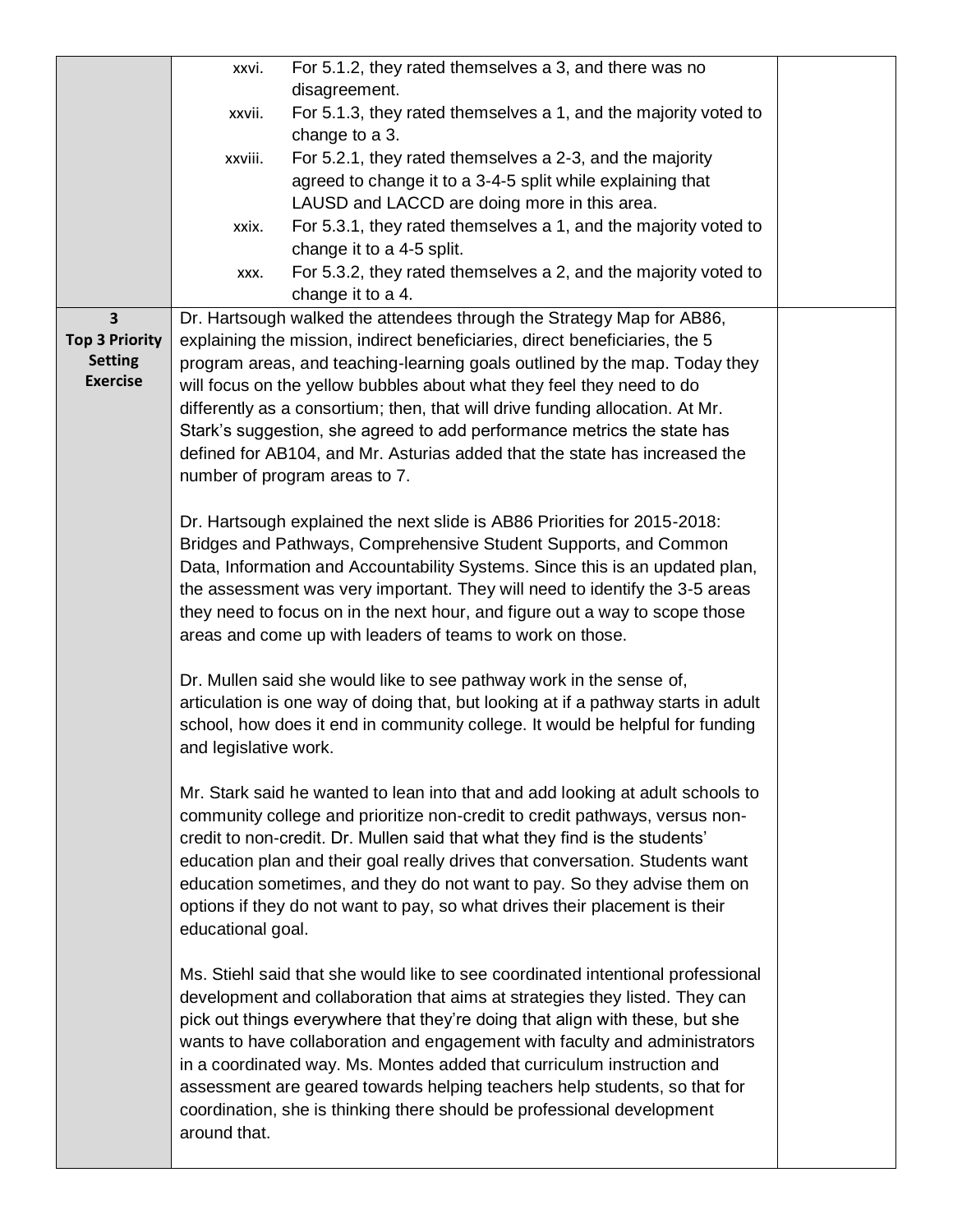|                     | Attendee Michelle said she would like to speak up for counseling best                                                                                                                                                                                                                                                                                                                                                                                                                                                                                                                                                                                                                                   |  |
|---------------------|---------------------------------------------------------------------------------------------------------------------------------------------------------------------------------------------------------------------------------------------------------------------------------------------------------------------------------------------------------------------------------------------------------------------------------------------------------------------------------------------------------------------------------------------------------------------------------------------------------------------------------------------------------------------------------------------------------|--|
|                     | practices, and have a vision that looks at counseling students through the<br>entire process, as well as evidence-based methods to make sure people                                                                                                                                                                                                                                                                                                                                                                                                                                                                                                                                                     |  |
|                     | know what their pathway is. Attendee Lonnie said that they may need a                                                                                                                                                                                                                                                                                                                                                                                                                                                                                                                                                                                                                                   |  |
|                     | counseling navigator as well, a resource they can develop.                                                                                                                                                                                                                                                                                                                                                                                                                                                                                                                                                                                                                                              |  |
|                     |                                                                                                                                                                                                                                                                                                                                                                                                                                                                                                                                                                                                                                                                                                         |  |
|                     | Mr. Asturias said for Data & Accountability it would be important for the<br>consortium to define what efficiency is. He thought it would be better to define<br>that term than wait for the state to define it and have to live up to it. Number<br>2, they need to define common goals for consortium. Dr. Hartsough<br>suggested regarding efficiency that it might be what are the common<br>management or operating principles on how they are going to work together,<br>and in that could be efficiency.                                                                                                                                                                                         |  |
|                     | Dr. Mullen said that she likes the concept of consortium goals, but the reality<br>of practice and policy has to be layered into different levels. They can create<br>the culture, but cannot mandate curriculum as administrators.                                                                                                                                                                                                                                                                                                                                                                                                                                                                     |  |
|                     | Mr. Stark added that he would like to see specific, measurable objectives so<br>they can assess, perhaps quarterly, to check in on those periodically, rather<br>than more general "goals".                                                                                                                                                                                                                                                                                                                                                                                                                                                                                                             |  |
|                     | Bob Schilling summarized the major concerns that had been written down<br>from the group, and introduced Charlotte Maure who presented a<br>summarized and consolidated version of the list, shortened to Pathways,<br>Counseling, Professional Development, and Integrated Planning, managing<br>not just as individual districts, but as an entity to say they are doing all these<br>things individually, and how can we integrate so their outcomes are more<br>consistent and successful. And included with that are some of the things like<br>values, efficiency, and how to make sure that all of these actually turn into a<br>governance system that gives them the strength to move forward. |  |
|                     | Dr. Mullen said that she would not put counseling under Pathways, she would<br>put it under Student Support. Dr. Miller said that Student Support is still very<br>important, and goes beyond counseling to coaches, people who keep<br>students on track. The topic was changed to Student Success<br>Support/Counseling. Dr. Mullen added that "Integrated Planning" and<br>"Pathways" have very specific definitions at the state level, and so "Integrated<br>Planning" was changed to "New Envisioning of LARAEC's Principles and<br>Operations".                                                                                                                                                  |  |
| <b>4 Formation</b>  | After asking the attendees to vote on which items they would like to form                                                                                                                                                                                                                                                                                                                                                                                                                                                                                                                                                                                                                               |  |
| of Action           | APT's for, the finalized APT subjects were Professional Development,                                                                                                                                                                                                                                                                                                                                                                                                                                                                                                                                                                                                                                    |  |
| <b>Planning</b>     | Pathways, and Student Success Supports. She asked them to divide based                                                                                                                                                                                                                                                                                                                                                                                                                                                                                                                                                                                                                                  |  |
| <b>Teams (APTs)</b> | on which topic they are most passionate about, and to formulate goals and                                                                                                                                                                                                                                                                                                                                                                                                                                                                                                                                                                                                                               |  |
| for each            | anticipated/desired outcomes, target population/customer, progress to date,                                                                                                                                                                                                                                                                                                                                                                                                                                                                                                                                                                                                                             |  |
| <b>Priority</b>     | and challenges, taking 10 minutes to discuss in groups.                                                                                                                                                                                                                                                                                                                                                                                                                                                                                                                                                                                                                                                 |  |
|                     | After coming back, Mr. Stark presented for the Pathways group. They talked<br>about this idea that at some point, they want to work in a sub-regional basis                                                                                                                                                                                                                                                                                                                                                                                                                                                                                                                                             |  |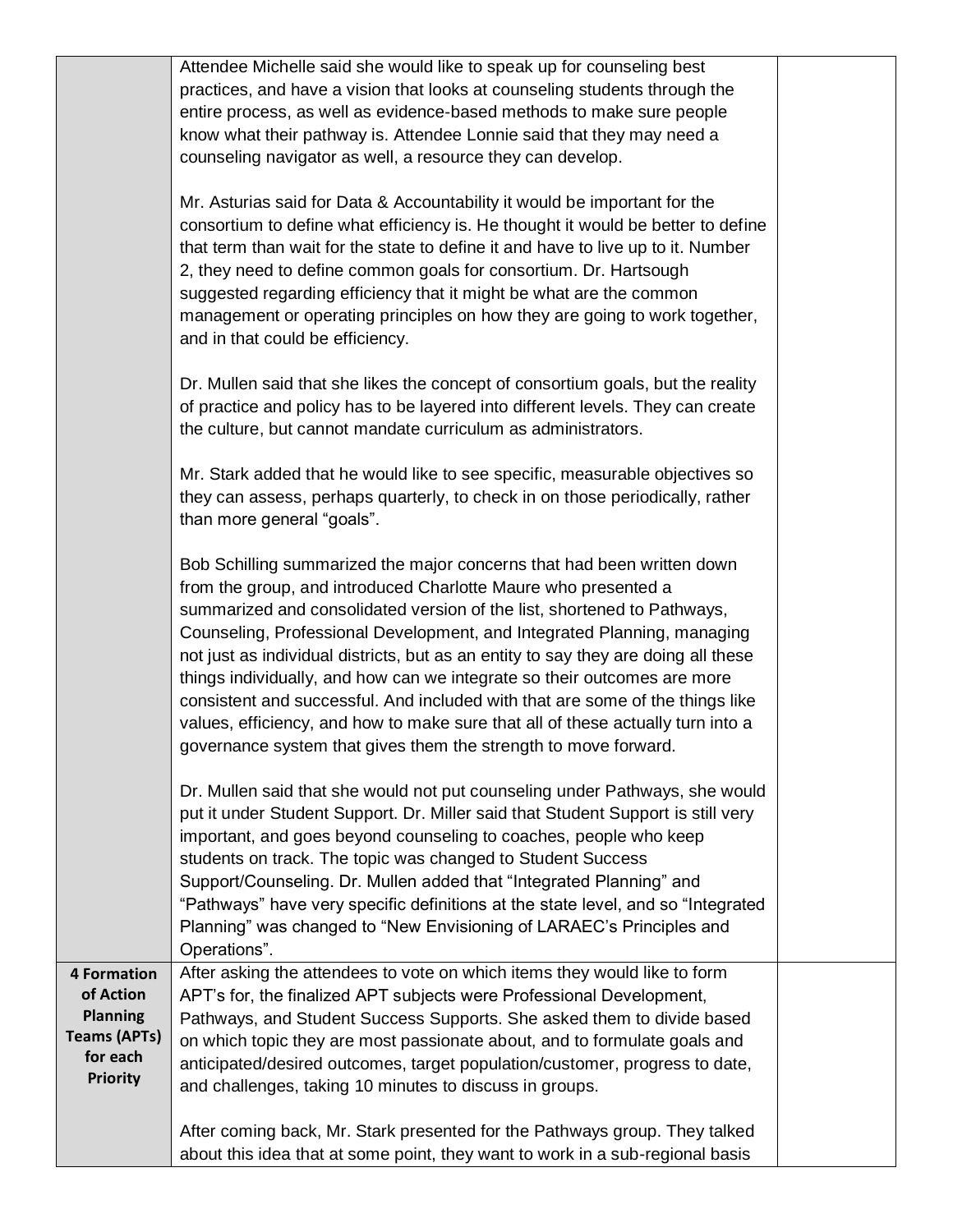for pathways, and this would involve ELAC getting together with Slauson getting together with Montebello about a particular industry or educational need, and require high-level coordination and plenty of time. So a year out, they hope for maybe one or two sub-regional pathways. They also talked about how they are all chasing after the same employer or same advisors independently, where maybe as a region they can bring them in and work with them collectively. They found out Montebello is building a great pathway with ELAC about logistics and forklift training. Dr. Mullen that with these pathways, it's all about workforce economic development.

Mr. Asturias presented for the Student Success/Counseling group, saying that they talked about transcripts and providing gainful employment. They have a STEP system pilot coming up pretty soon: Student Transitions Educational Plan. This is the reincarnation of the Individualized Student Plan. They also have the Counseling Collaborative recently accepted as of this school year, and LAUSD navigators helping people transition from training to the workforce, and the Counselor Training Guide. The challenges are, how do they assess student programs? It's something the STEP program should help with. They also want to have consistent, accurate messaging to provide similar answers to their students regardless of where they go. And they want to give offices that can't answer student questions the ability to know where to refer students. For the scope of effort, they are looking at better career planning tools and multiple touch points. Not just having an orientation, then saying "We'll see you at graduation". They want comprehensive orientations and intrusive advising; a lot of times their students do not seek counseling opportunities, so they need to get in front of them. Dr. Miller said he would like to list articulation agreements aligning between adult schools and community colleges. Dr. Hartsough added that in Pathways, they would find them, and in Student Success Support, they would counsel the students about them.

Ms. Montes presented for the Professional Development group, and their goal was a coordinated PD plan with timelines, and to make sure it's promoted and attended. It should be aligned with the strategies of their regional plan to make sure their target population in the trenches (teachers, counselors, administers) are in alignment. The ultimate beneficiary of all of this is the student. Their progress to date is they have had PD delivered, but not always coordinated. Some did the PLC training or FSI. Under Challenges, one is the buy-in to participate, and people feeling the relevance of everything and to apply to as many people as possible, but also not not doing it because it doesn't 100% apply to them. Scheduling is also an obvious challenge, so they want to come up with a schedule to plan better for having staff attending. Budgeting is also a concern, as well as creating metrics for success: how do they have PD that has follow-ups to measure outcomes. They talked about coordinating and sharing trainers, and having some kind of menu so that they can communicate training opportunities. Dr. Hartsough wrapped up by saying she has time signed up to talk to

**Next Steps and Wrap Up**

**5**

everyone, and the LARAEC member districts agreed to send people to the three Friday workgroups in coming weeks, preferably subject experts. Ideally,